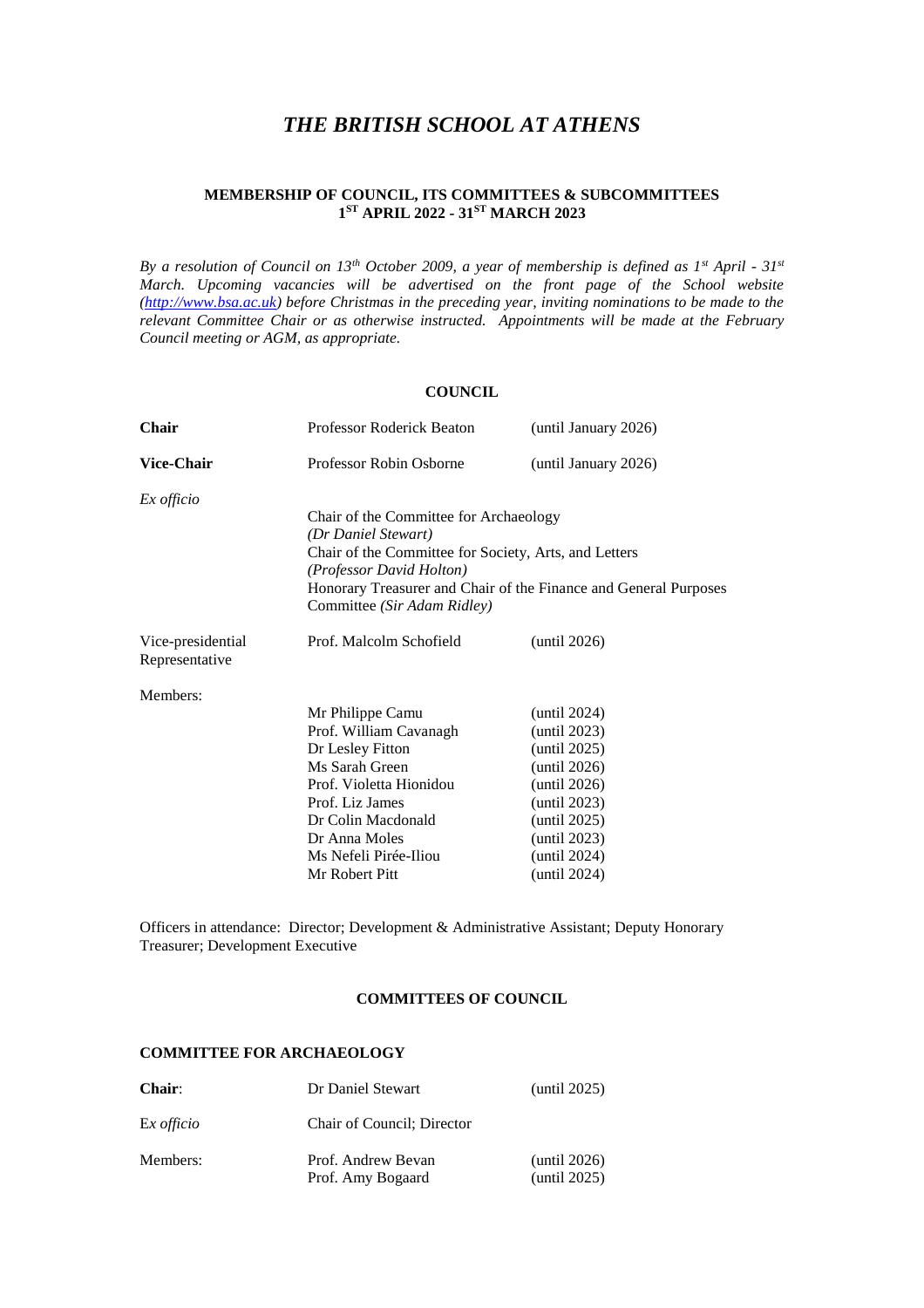| (until 2023)    |
|-----------------|
| (until 2025)    |
| (until $2026$ ) |
|                 |

# **COMMITTEE FOR SOCIETY, ARTS, AND LETTERS**

| Chair:         | <b>Professor David Holton</b>                                                                           | (until 2024)                                                                    |
|----------------|---------------------------------------------------------------------------------------------------------|---------------------------------------------------------------------------------|
| Ex officio     | Chair of Council; Director.                                                                             |                                                                                 |
| Members:       | Dr Roderick Bailey<br>Dr Huw Halstead<br>Prof. Violetta Hionidou<br>Prof. Liz James<br>Dr Daniel Knight | (until $2026$ )<br>(until 2023)<br>(until 2026)<br>(until 2025)<br>(until 2024) |
| In attendance: | Development & Administrative Assistant                                                                  |                                                                                 |

## **PUBLICATIONS COMMITTEE**

| <b>Chair:</b>  | Dr Roger Brock                                                                                                                                                                                                                                                                                           | (until 2023)                                                         |
|----------------|----------------------------------------------------------------------------------------------------------------------------------------------------------------------------------------------------------------------------------------------------------------------------------------------------------|----------------------------------------------------------------------|
| $Ex$ officio:  | Chair of Council; Director<br>Chair of the Committee for Archaeology<br>(Dr Daniel Stewart)<br>Chair of the Committee for Society, Arts, and Letters<br><i>(Prof. David Holton)</i><br>UK Editor of the Annual<br>(Dr Peter Liddel)<br>Managing Editor of in-house publications<br>(Dr Olga Kryzskowska) |                                                                      |
| Members:       | Prof. Maria Stamatopoulou<br>Dr Charlotte Tupman                                                                                                                                                                                                                                                         | (until 2026)<br>(until 2025)                                         |
| In attendance: | Reports: Deputy Honorary Treasurer                                                                                                                                                                                                                                                                       | Nominated rep. of CUP (Dr Olivia Hassall); Editors of Archaeological |

## **FINANCE AND GENERAL PURPOSES COMMITTEE**

| Chair:         | Sir Adam Ridley                                                                          | (until 2026)                                                 |
|----------------|------------------------------------------------------------------------------------------|--------------------------------------------------------------|
| Ex officio     | Chair of Council; Director<br>Chair of the Investment Subcommittee<br>(Mr Patrick Reeve) |                                                              |
| Members:       | Prof. James Forder<br>Mr Richard Heyhoe<br>Ms Nicola Horton<br>Ms Alexandra Sorgo        | (until 2025)<br>(until 2023)<br>(until 2025)<br>(until 2025) |
| In attendance: | Deputy Honorary Treasurer                                                                |                                                              |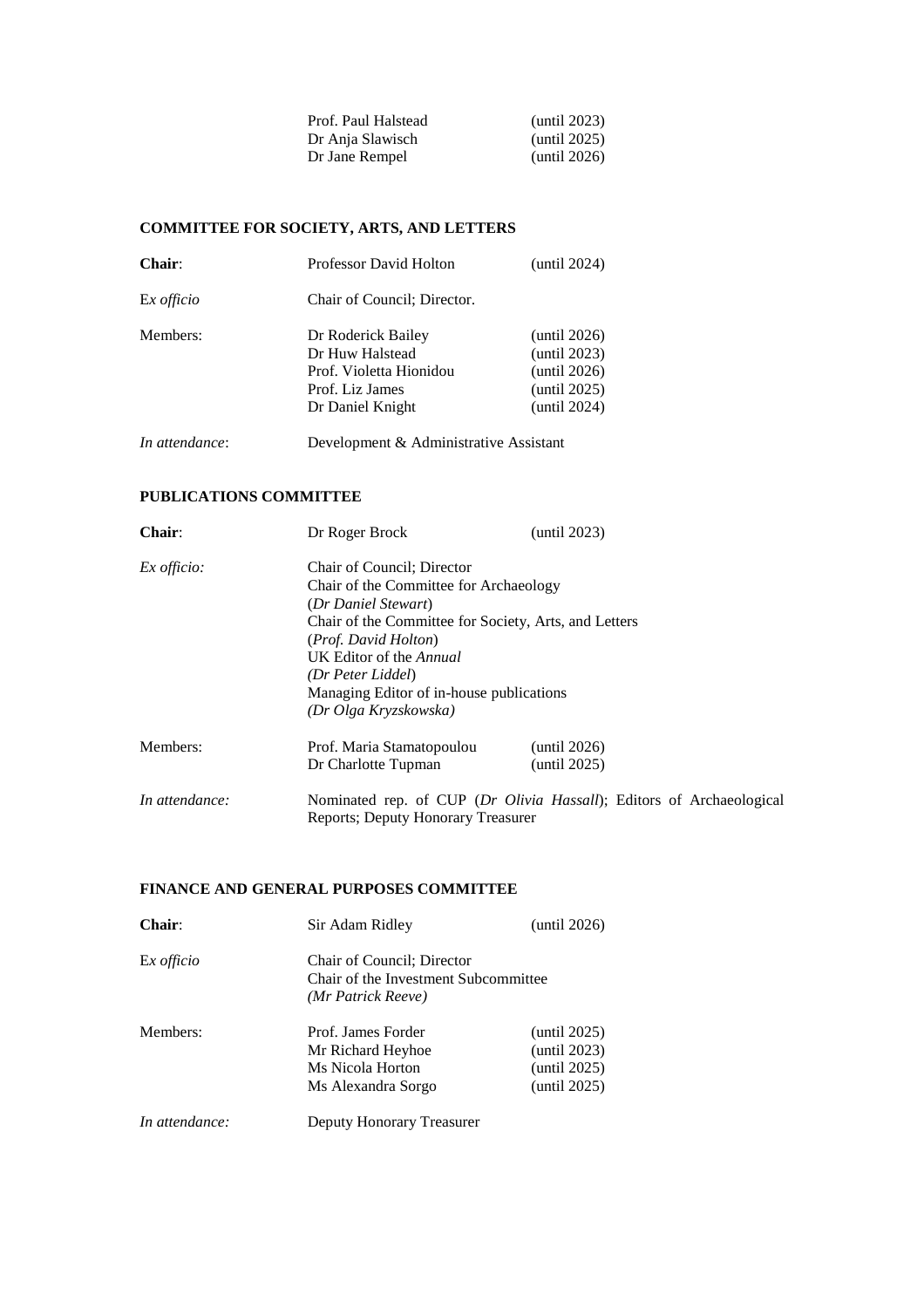#### **GOVERNANCE COMMITTEE**

| <b>Chair:</b>          | Prof. Robin Osborne                       | (until $2024$ )              |
|------------------------|-------------------------------------------|------------------------------|
| Members:               | Prof. Catherine Morgan<br>Sir Adam Ridley | (until 2025)<br>(until 2023) |
|                        | Prof. Graham Shipley                      | (until 2026)                 |
| Director by invitation |                                           |                              |

# **DEVELOPMENT COMMITTEE**

| Chair:             | Chair of Council                                                                            |                                              |  |
|--------------------|---------------------------------------------------------------------------------------------|----------------------------------------------|--|
| <i>Ex officio:</i> | Vice Chair; Director                                                                        |                                              |  |
| Members:           | Ms Jane Cocking<br>Dr Gordon Davies<br>Mrs Sarah Green                                      | (until 2023)<br>(until 2023)<br>(until 2025) |  |
|                    | Ms Marie-Christine Keith<br>Mr Paul Smee<br>Prof. Tyler Jo Smith                            | (until 2023)<br>(until 2023)<br>(until 2026) |  |
| In attendance:     | Deputy Honorary Treasurer; Development Executive; Development &<br>Administrative Assistant |                                              |  |

# **SEARCH COMMITTEE**

| <b>Chair:</b> | Professor Catherine Morgan   | (until 2023) |
|---------------|------------------------------|--------------|
| Members:      |                              |              |
|               | Dr Christy Constantakopoulou | (until 2023) |
|               | Dr Catherine Draycott        | (until 2026) |
|               | Dr Daniel Knight             | (until 2024) |
|               | Mr Robert Pitt               | (until 2024) |
|               | Dr Alexandra Villing         | (until 2025) |
|               |                              |              |

# **FRIENDS' COMMITTEE**

| Chair:         | Dr Pamela Armstrong                                 | (until 2023)                 |
|----------------|-----------------------------------------------------|------------------------------|
| Members:       | <b>Professor Michael Edwards</b><br>Mrs Sarah Green | (until 2023)<br>(until 2026) |
|                | Mr Richard Heyhoe<br>Mr Paul Smee                   | (until 2025)<br>(until 2025) |
| In attendance: | Development Executive                               |                              |

Development & Administrative Assistant

## **SUBCOMMITTEES**

### **FITCH LABORATORY SUBCOMMITTEE**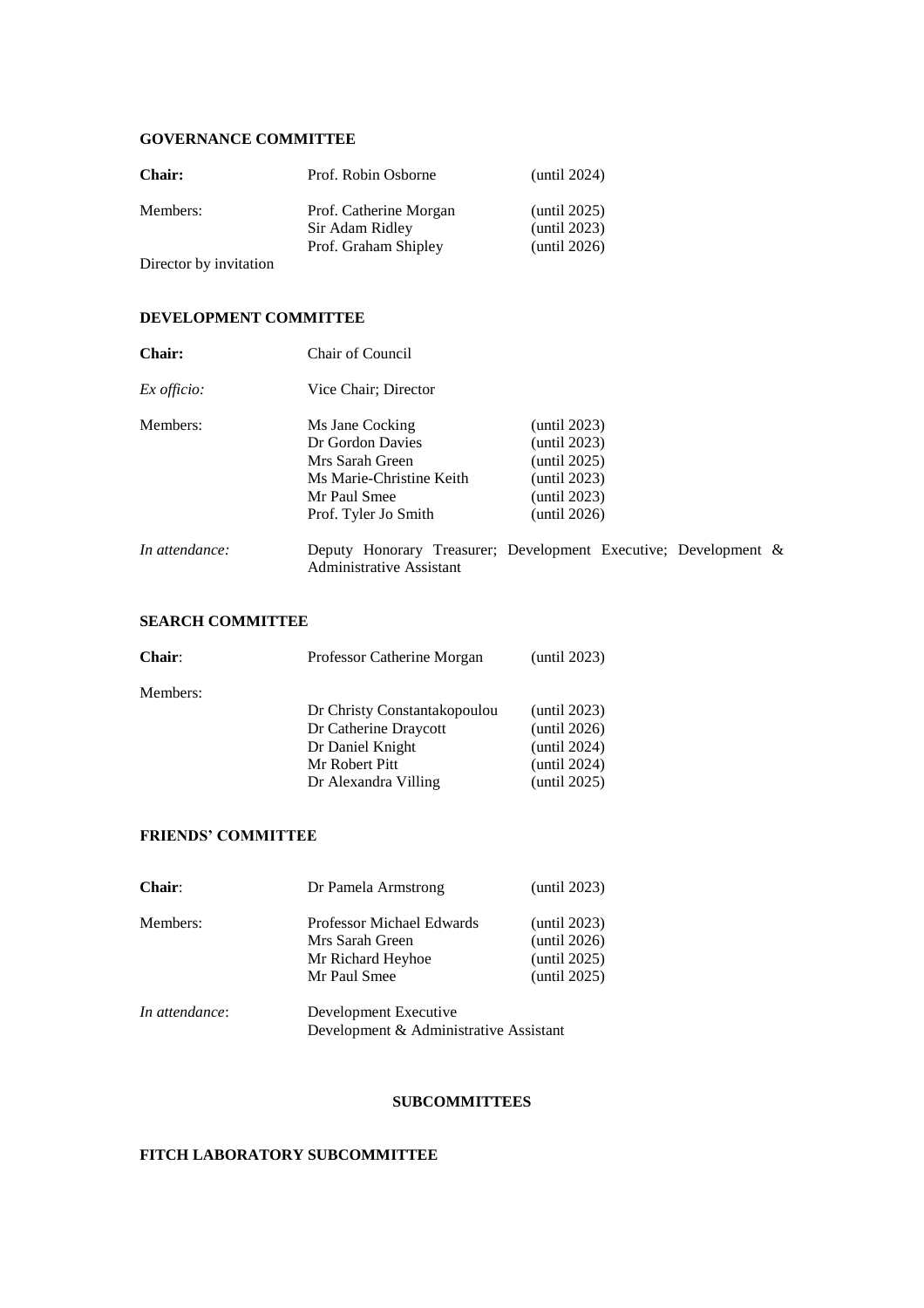| <b>Chair</b>        | Prof. Carl Heron                                                                                                       | (until $2025$ )                                                              |
|---------------------|------------------------------------------------------------------------------------------------------------------------|------------------------------------------------------------------------------|
| Ex <i>officio</i> : | Director of the Fitch Laboratory                                                                                       |                                                                              |
| Members:            | Prof. Amy Bogaard<br>Prof. Cyprian Broodbank<br>Prof. Glynis Jones<br>Prof. Marcos Martinón-Torres<br>Dr Ian Whitbread | (until 2024)<br>(until 2023)<br>(until 2024)<br>(until 2025)<br>(until 2023) |

Director by invitation

# **CRETE SUBCOMMITTEE**

| Chair:              | Prof. Nicoletta Momigliano                                                                                 | (until $2024$ )                                                              |
|---------------------|------------------------------------------------------------------------------------------------------------|------------------------------------------------------------------------------|
| Ex <i>officio</i> : | Director: Knossos Curator                                                                                  |                                                                              |
| Members:            | Prof. Amy Bogaard<br>Dr Valasia Isaakidou<br>Dr Andrew Shapland<br>Dr Conor Trainor<br>Prof. Todd Whitelaw | (until 2023)<br>(until 2025)<br>(until 2025)<br>(until 2025)<br>(until 2024) |

# **SPARTA & LACONIA SUBCOMMITTEE**

| <b>Chair:</b> | Prof. William G. Cavanagh                                             | (until 2026)                                 |
|---------------|-----------------------------------------------------------------------|----------------------------------------------|
| Members:      | Mr Richard Catling<br>Prof. Anthony Spawforth<br>Dr Alexandra Villing | (until 2023)<br>(until 2025)<br>(until 2025) |

Director by invitation

# **LEFKANDI SUBCOMMITTEE**

| <b>Chair:</b> | Professor Irene Lemos | (until 2023) |
|---------------|-----------------------|--------------|
| Members:      |                       |              |
|               | Dr Yannis Galanakis   | (until 2025) |
|               | Dr Olga Krzyskowska   | (until 2026) |
|               | Dr Alexandra Livarda  | (until 2025) |
|               | Dr David Mitchell     | (until 2026) |
|               | Dr Susan Sherratt     | (until 2026) |
|               |                       |              |

Director by invitation

# **COURSES AND TEACHING SUBCOMMITTEE**

| <b>Chair:</b> | Prof. Polly Low              | (until 2025) |
|---------------|------------------------------|--------------|
| Ex officio:   | Director: Assistant Director |              |
| Members:      | Dr Matthew Haysom            | (until 2026) |